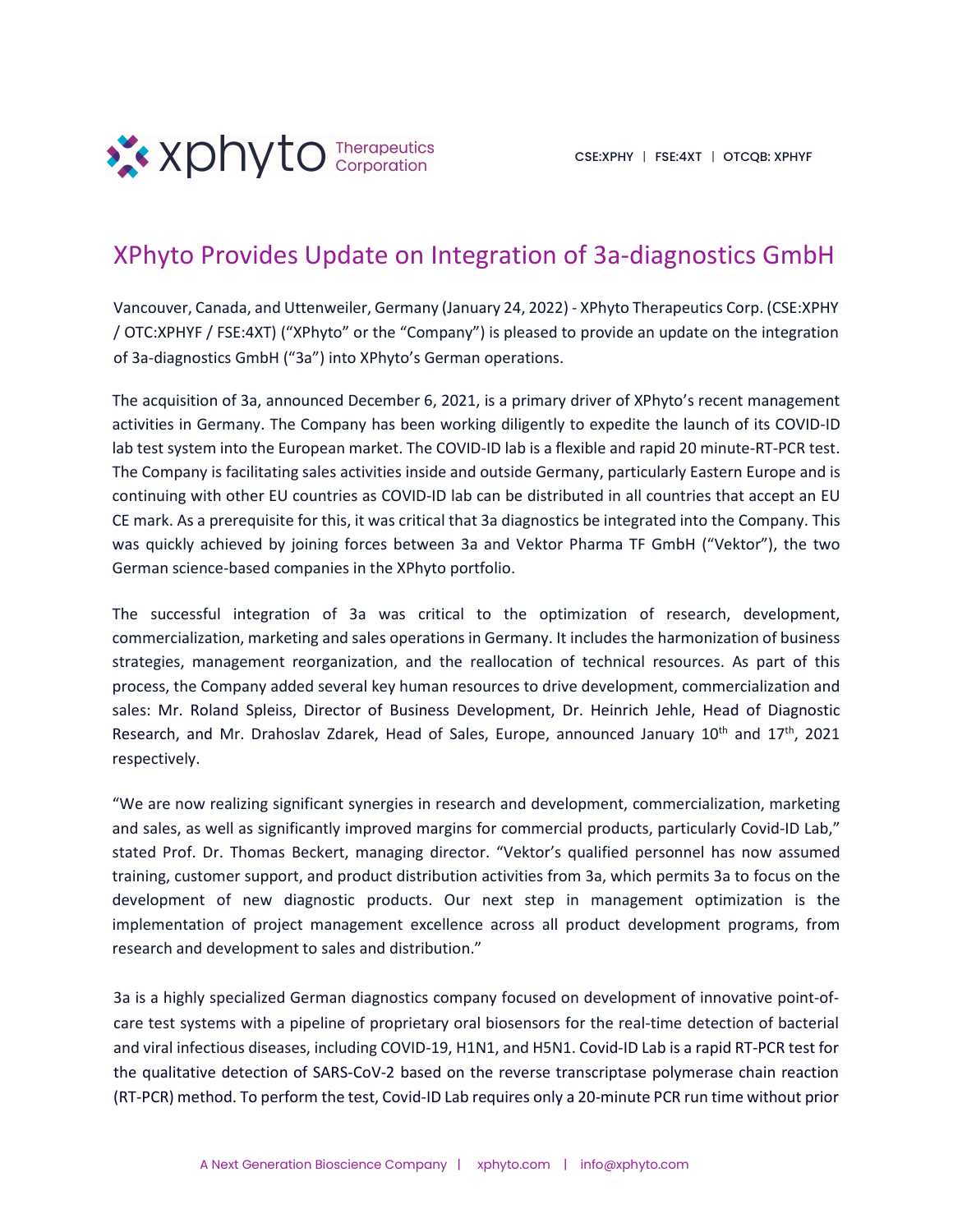

RNA extraction as part of the sample preparation. The RT-PCR sample process detects the SARS-CoV-2 virus on a test chip within 5 minutes, when SARS-CoV-2 is present, the result can be read visually immediately. The target customers are airports, cruise lines, pharmacies, medical clinics, and any industrial or education site that requires rapid, definitive results.

Executive management of the holding company for 3a and Vektor is led by Prof. Dr. Beckert, also managing director of Vektor Pharma TF GmbH. Prof Dr. Beckert is a German-based scientist and experienced corporate executive who is leading XPhyto's drug formulation and diagnostics operations.

The Company is not making any express or implied claims that its product has the ability to eliminate, cure or contain the COVID-19 pandemic.

## **About XPhyto Therapeutics Corp.**

XPhyto Therapeutics Corp. is a bioscience accelerator focused on next-generation drug delivery, diagnostic, and new active pharmaceutical ingredient investment opportunities, including: precision transdermal and oral dissolvable drug formulations; rapid, low-cost infectious disease and oral health screening tests; and standardization of emerging active pharmaceutical ingredients for neurological applications, including psychedelic compounds and cannabinoids. The Company has research and development operations in North America and Europe, with an operational focus in Germany, and is currently focused on regulatory approval and commercialization of medical products for European markets.

**XPhyto Therapeutics Corp**. Hugh Rogers, CEO and Director

**Investor Inquiries:**  Mr. Knox Henderson T: 604-551-2360 E: info@xphyto.com

## Forward looking statements

This news release includes statements containing forward-looking information within the meaning of applicable Canadian securities law ("forward-looking statements"). Forward-looking statements are frequently characterized by words such as "develop", "plan", "continue", "expect", "project", "intend", "believe", "anticipate", "estimate", "potential", "propose" and other similar words, or statements that certain events or conditions "may" or "will" occur, and in this release include the statement regarding the Company's goal of building a successful diagnostic, drug delivery, and medical cannabis company. Forward-looking statements are only predictions based on the